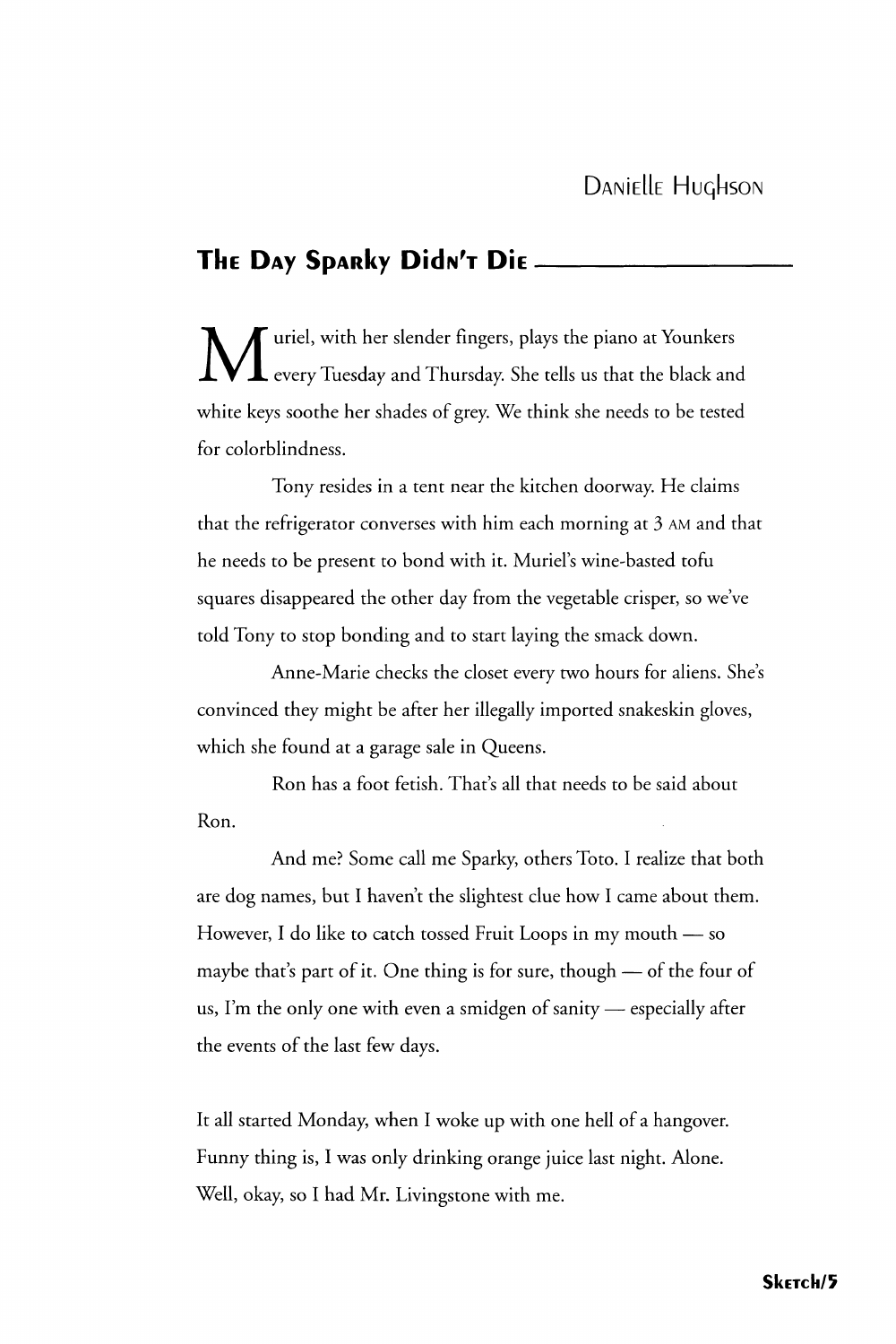Mr. Livingstone is our dog. He somewhat resembles a cross between a cocker spaniel and a hyena. I couldn't ask for a better drinking partner. Quiet. Attentive. Doesn't laugh at me. Then again, he doesn't laugh at my jokes, either. I tried to teach him how to fetch me more orange juice from the fridge, but he always ends up spilling it on Tony's tent. Anyway, where was I? Yesterday.

Anne-Marie had just finished her 5 AM extraterrestrial closet check, and I'm pretty sure it was the slam of the door that woke me up. The orange juice (frozen, from the can type — I despise that fresh-squeezed crap) hangover kicked in about six seconds later, and was followed by a subsequent orange juice puking.

Tony emerged from his tent when I began to swear, and he muttered something about offensive language not being good for his Fridgidaire. I told him to go to hell — if the Fridgidaire really cared, it wouldn't be serving me disguised alcoholic beverages. Tony said he would work on that.

Ron stumbled down the stairs sometime later, chanting Tori Amos lyrics and sucking on the end of a pipe. Not your ordinary, tobaccofilled pipe. Ron prefers the heavy duty PVC pipes — you know, the hard white plastic ones. He says that they keep his teeth from growing too long. I've decided he's part rodent.

All of us give plasma every Monday and Friday morning. It might be the only thing we really have in common, besides the fact that we obsess over "Xena: Warrior Princess" every weekend. But that's another story. Getting back to this one ... the plasma thing. Most of us do it for the money. Ron, though, goes for the saline rush. He donates his forty dollars a week to the Minnesota School of Podiatry. Big surprise there.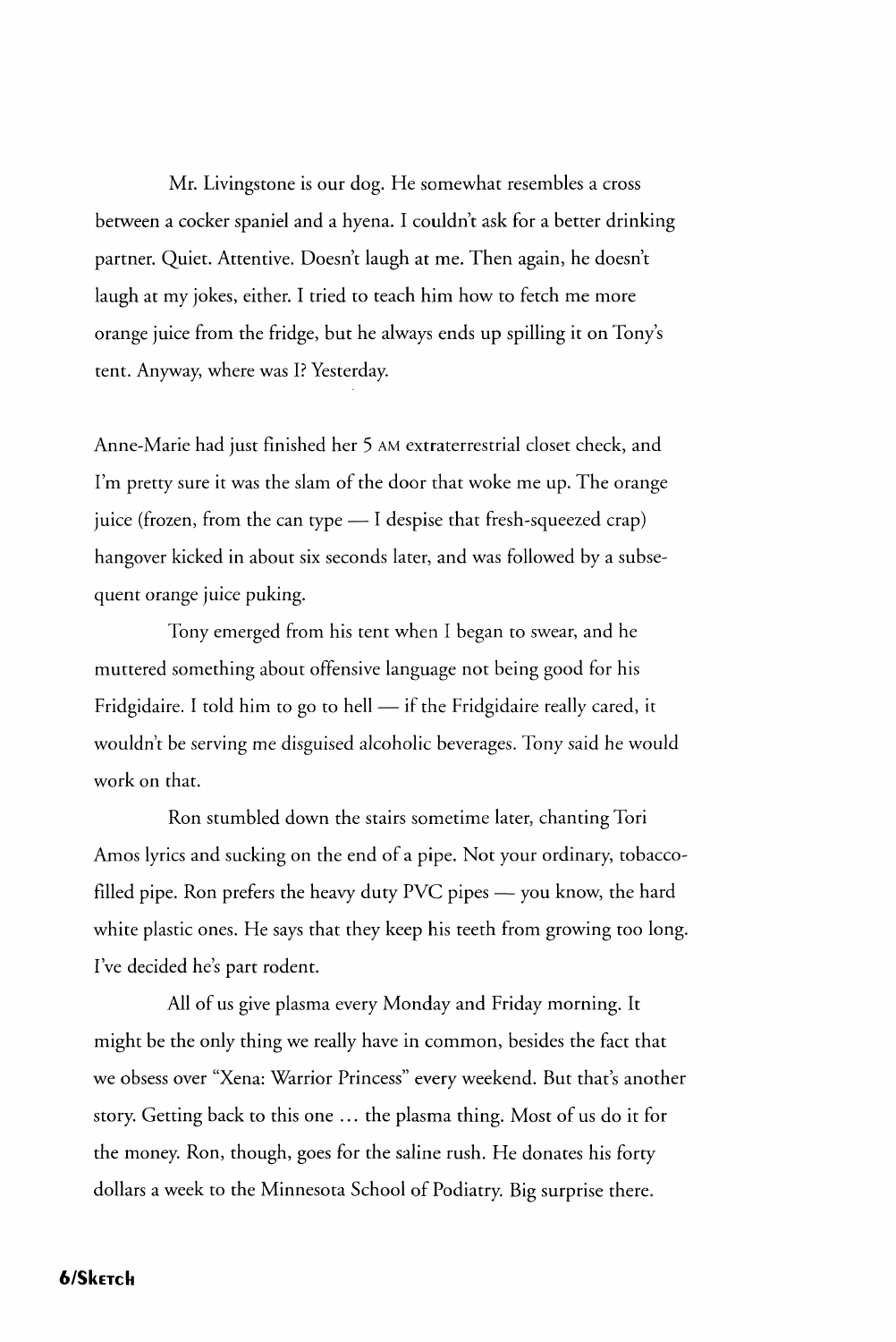We all arrived around nine that morning, fully hydrated and sandalfooted. It was two days until Ron's birthday, so we figured we could please the guy. Even if it was the middle of January and we had to wade through foot high snow drifts, since Mr. Livingstone had neglected his snowshoveling duty. Then again, I had neglected to clean the toilet that week, so I guess the dog and I were even.

We bring our own squeezies to the plasma bank. You know, those little round squishy balls. Mine looks like a Minute Maid orange. I swear, it's just a fluke. I'm really not that much of an orange juice fanatic, despite the way this story is leaning.

So there we were, the five of us at the plasma bank, furiously pumping squeezies in our right hands (all except for Anne-Marie, who always uses her left one — she says she needs the right to swat aliens with).

Tony was soon called to the front counter for a hemocrit test and immediately commenced flirting with the fifty-year-old nurse. Apparently they both enjoy Fridgidaires. Or maybe she was just admiring his kilt, because I heard him say the words "Irish jig." Yeah, I know that kilts are Scottish and jigs aren't. Like I said, I'm the only sane one of the bunch.

Muriel didn't hear her name when it was called, because she was in the playroom trying to see if her butt still fit into one of those little kindergarten chairs. It didn't. I found her weeping, half in the chair and half out. I told her not to cry over spilt milk. You have to understand that Muriel spilled a lot of milk as a kid, and she's a bit sensitive about the topic. But it worked — she stopped crying and proceeded to beat me. I've always said that men don't roar, women do. Then they throw heavy objects. I was ecstatic to find that the playroom had very few heavy objects.

In the end, it took two nurses to pull Muriel off me. I thought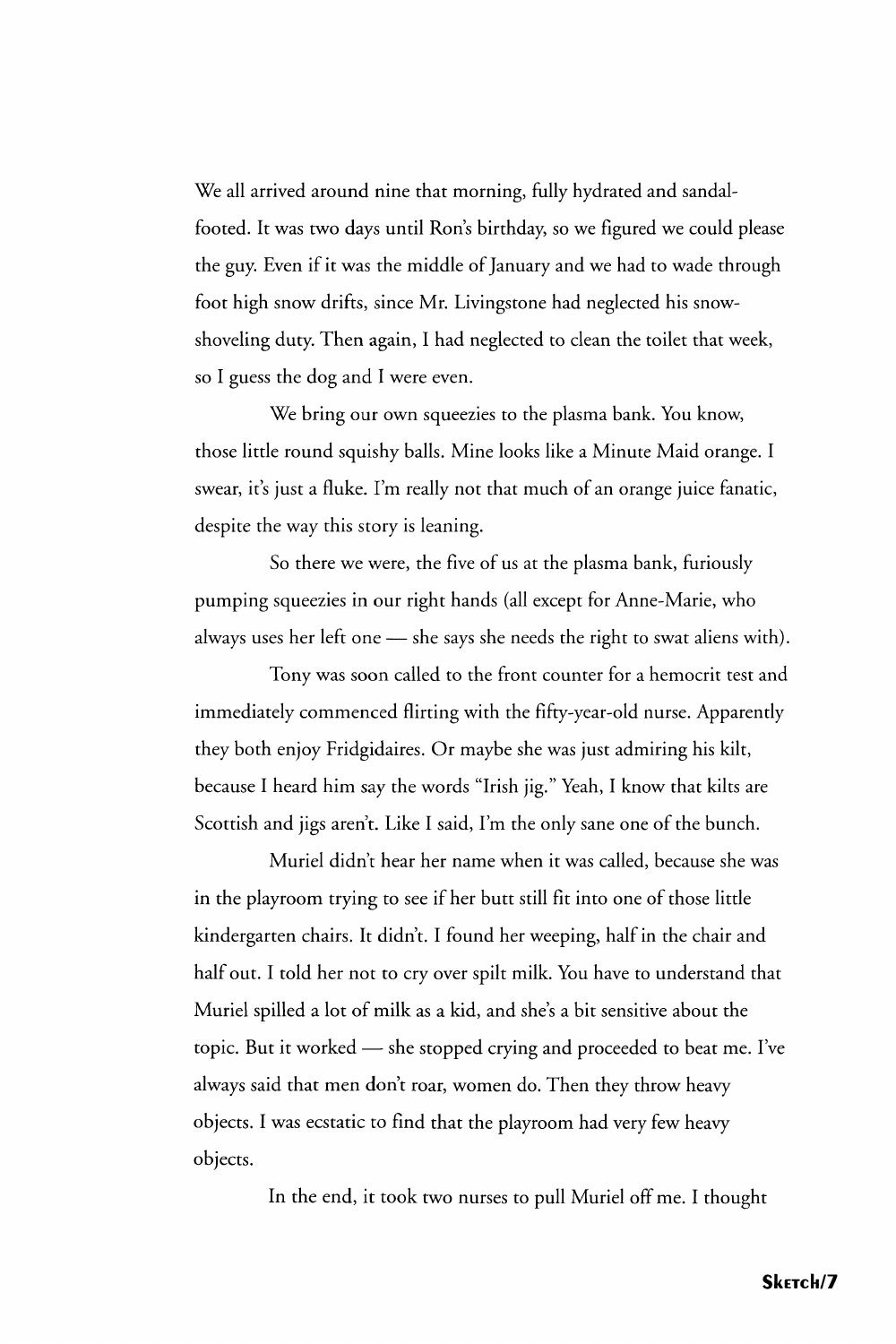they might take me to the relative safety of intensive care, but instead they dragged me back to the donor floor. I'm telling you, those plasma people are ruthless. They'd suck the blood from a hemophiliac if it meant a profit.

So there we were, fifteen minutes later, all hooked up to the monstrous plasma-sucking machines, when it happened. I was doing good — about halfway through my eight cycles — when the room started going purple. You were expecting me to say black, weren't you? But it wasn't black not really. It was more of a dark, prunish purple. Yeah, like a prune. Like a two hundred-year-old, shriveled, wrinkled prune. I was reminded of my great aunt Bertha, whose skin folds up like a Sharpei's. The only difference is that such an effect makes a Sharpei cute. Bertha, conversely, is uglier than a cross-dressing gorilla. Whatever that means.

Anyway, I'm getting off track again. I remember saying something like, "Wow, I didn't know Aunt Bertha was *this* prunish." And before I knew it, there were two nurses standing over me, bombarding me with questions. I think it was their bad breath, and not the actual questions, that kept me from passing into the unconscious realm of purple.

Pretty soon, all my friends had gathered around as well. I didn't realize at first that in order to be at my side, they had yanked the needles from their own arms, but I thanked them later for it. Muriel stood at one side, holding my hand. Tony ripped the plasma line from my arm while Anne-Marie beat off the nurses with her Pillsbury doughboy squeezie. And Ron? Ron was at the foot of the bed, tickling my toes. I was really beginning to be annoyed by Ron.

We raced out of the plasma bank like armadillos on hallucinogens, which is to basically say that we bumped into walls and desks until the exit finally appeared out of nowhere.